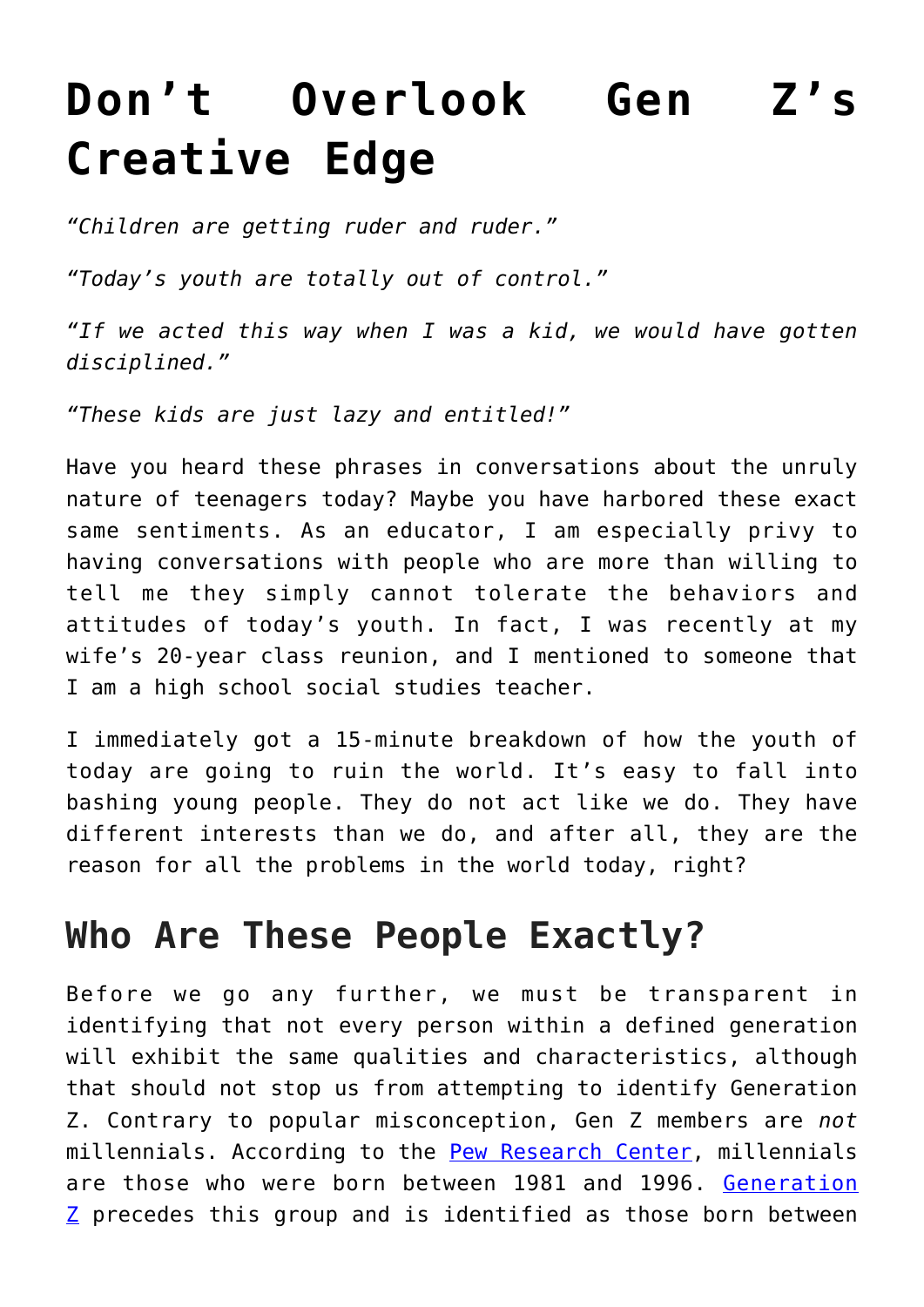1995 and 2010. This is a very important distinction to make when breaking down characteristics between the two generations. While it appears that these two groups share many similarities, there are some subtle differences that give us a clearer picture of the groups as an aggregate.

Take, for example, [this study](https://www.visioncritical.com/blog/generation-z-infographics) conducted by the marketing group Vision Critical that studied three generations; X, Y, and Z. At first glance, the differences between the three appear to be subtle, such as which technology platforms they prefer. However, the data show some clear delineation between millennials and Gen Z as groups. The overall takeaway as you review the survey data is that Gen Z can be defined by the term *culture creators*. Here is what the researchers had to say:

*They (Gen Z) have created a new Cultural Currency that values uniqueness, authenticity, creativity, shareability and recognition. What's different for this generation is not as simple as the internet or technology. Technology is an important component, but what's changed is this generation's relationship with culture.*

All three generations surveyed exhibit similar traits and desire similar skills. However, Gen Z members focus much more time and attention on defining the culture using digital tools. While the focus of the study was on marketing trends, this was an interesting insight that I believe paints a clearer picture of the attitudes and motivators of those in Gen Z.

Regardless of consumption and trends in using technology, there is no doubt that this generation has grown up with the internet. In fact, this is most likely *the* defining trait of Generation Z, and in my opinion, it is what makes them an awesome group. Let's take a look at some examples.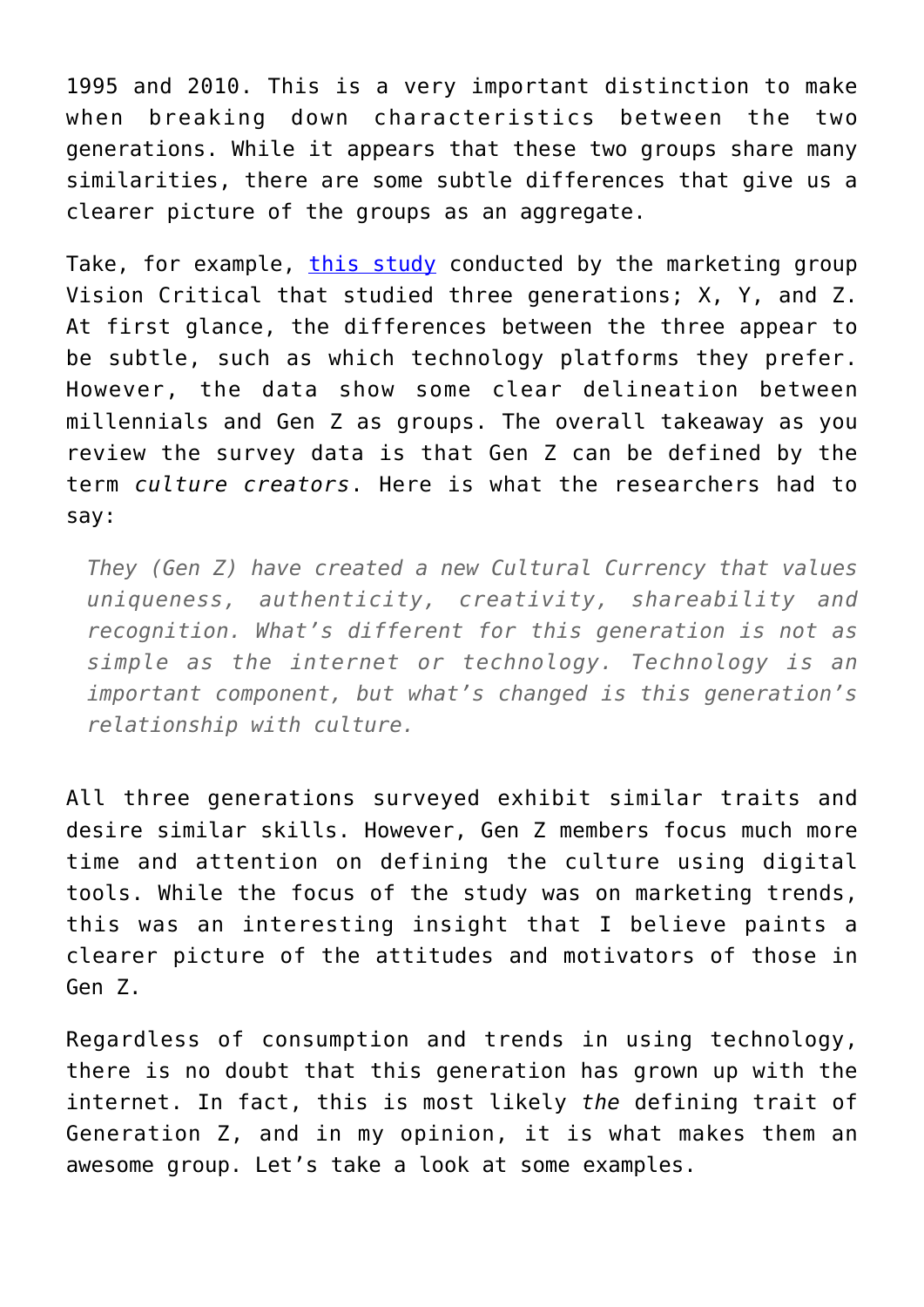## **The Potential for Power**

"With great power comes great responsibility." This age-old proverb that was made famous by Uncle Ben in the *Spiderman* series rings true with a look at Generation Z. The use of technology has empowered this generation to be able to do great things. While naysayers will be quick to point out the negatives of technology, many members of Gen Z are doing positive things today.

When I went through middle school and high school in the early 1990s, the internet had not quite infiltrated the school system. I recall taking a course my senior year on how to use this thing called HTML to build a website. I remember the teacher telling us about a very powerful search tool called Yahoo!

In all, many sites were one-dimensional and good for simply posting and reading information. It was a great first step, but it certainly did not allow for the level of engagement that many youths can use the internet for today. For all the criticism of the mean-spiritedness online and what is perceived to be as the wasteful nature of technology usage, there are many great things occurring now.

[DigCitUtah](https://digcitutah.com/digital-citizenship-kids/) is a not-for-profit organization that was created to address the issues related to technology use by today's children. On this site, you will find amazing stories of teen leadership and innovation. Take, for example, the work done by Natalie Hampton. Three years ago, at the age of 16, Natalie created an app called *Sit With Us* in response to her personal experience of having to eat lunch alone at school.

Natalie had experienced being bullied in 7th grade and changed schools. She says she noticed kids eating alone and wanted to remove the fear of rejection by creating an app that allowed for inclusion. She has delivered a powerful TEDxTeen talk that describes her journey toward creating this app.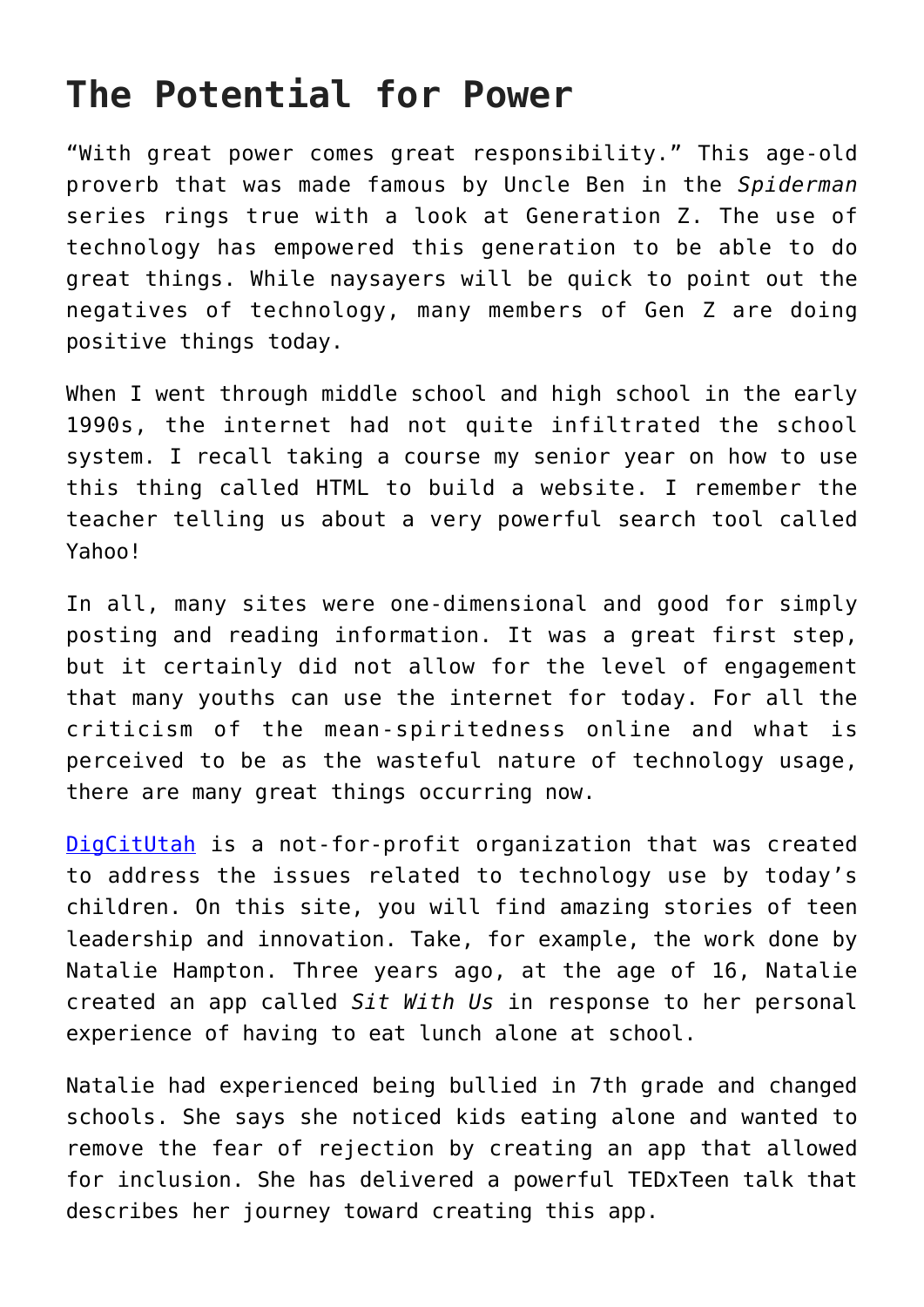# Estnd, tin Kritish a

more recent example is a trio of high schoolers in Maclean, Virginia, who have created a website called [Teen Serve.](https://www.teenserv.com/) The students say they were simply problem-solving when they decided to create the site, which serves as an exchange mart between teens looking for jobs and people looking for labor. Local station *[WUSA 9](https://www.wusa9.com/video/news/local/16-year-old-entrepreneurs-help-create-jobs-for-other-teens/65-fae27013-18d0-497f-8bee-f886b033b4e0)* recently interviewed the boys, and in their conversation, one acknowledges that while they are making money, what they are really doing is building human capital. They speak boldly about how they guarantee their work and strive for complete satisfaction. They are doing all of this while attending school and competing in sports, as well. This is the potential that exists for Gen Z to use technology in a powerful way.

This is especially welcome news as we read about the drive and desire that those in Gen Z have for entrepreneurship. According to a story published by *[Entreprenuer](https://www.entrepreneur.com/article/326354)* early this year, almost one in four Gen Z'ers plans to skip college to pursue entrepreneurship, and almost half expect they'll be investing in works that will change the world. What a powerful testimony to a generation that is constantly under attack as selfish and lazy.

### **A Wake-Up Call**

I know that when I was in high school, there were bad things and good things going on with my generation. We had classmates who ended up going down the wrong path; we had classmates who set out to change the world in a positive way. This has been the case with every generation.

As baby boomers prepare to exit the workforce over the coming years, it will be incumbent on Generations X and Y to listen to and work collaboratively with Gen Z.